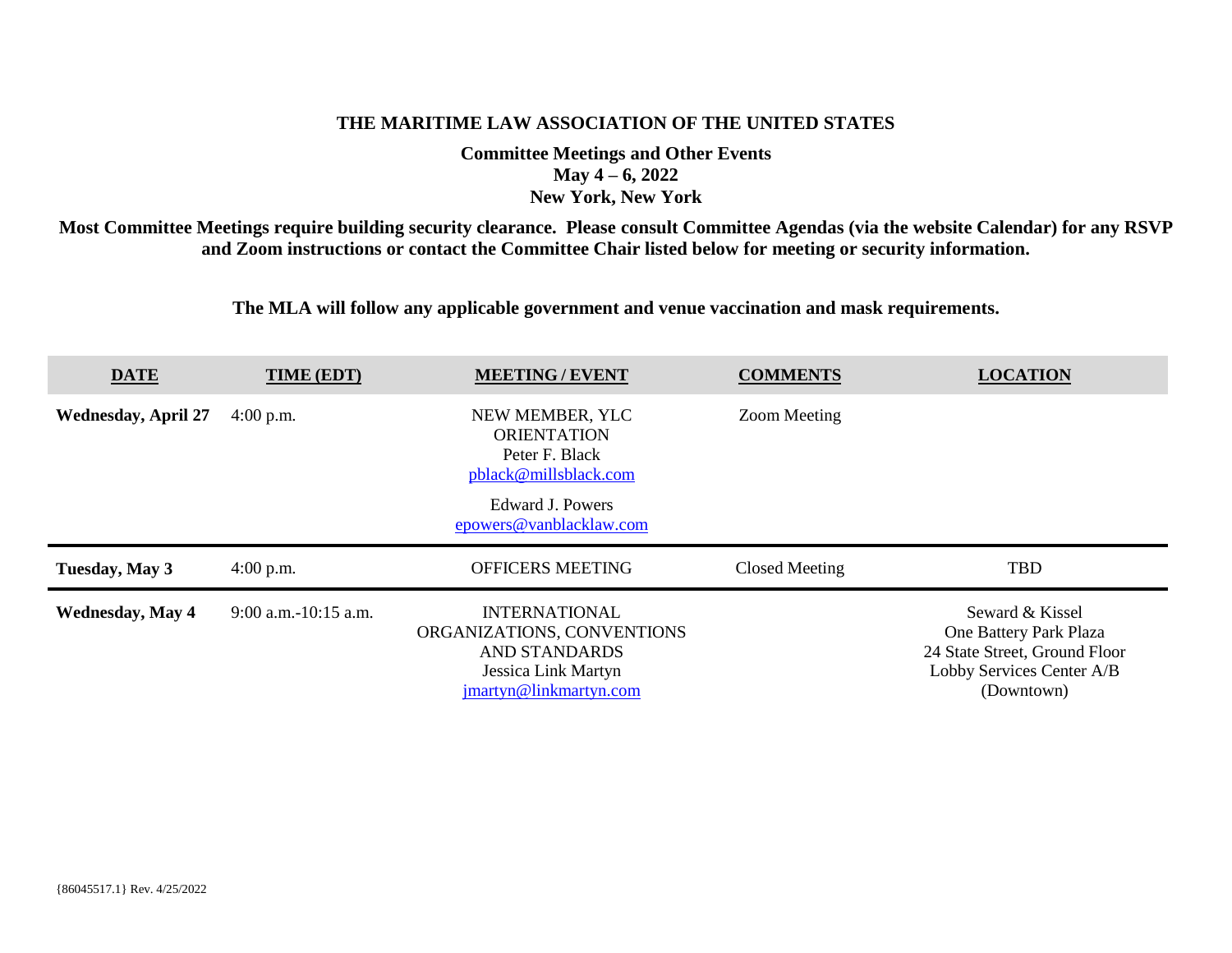| <b>DATE</b>                            | TIME (EDT)                 | <b>MEETING/EVENT</b>                                                                                                                                                                            | <b>COMMENTS</b>      | <b>LOCATION</b>                                                                                                       |
|----------------------------------------|----------------------------|-------------------------------------------------------------------------------------------------------------------------------------------------------------------------------------------------|----------------------|-----------------------------------------------------------------------------------------------------------------------|
| <b>Wednesday, May 4</b><br>(continued) | $10:15$ a.m. $-11:45$ a.m. | <b>MARITIME TORTS AND</b><br><b>CASUALTIES</b><br>Rebecca Hamra<br>rebecca.hamra@ctplc.com<br>and<br><b>CRUISE LINES AND PASSENGER</b><br><b>VESSELS</b><br>Mike Leahy<br>patrick.leahy@gard.no | Joint Meeting        | 180 Maiden Lane<br>$2nd$ Floor Conference Center<br>(Downtown)                                                        |
|                                        | 10:30 a.m.-11:30 a.m.      | <b>LAW SCHOOL PROFESSORS</b><br>Michael Sturley<br>MSturley@law.utexas.edu                                                                                                                      |                      | Seward & Kissel<br>One Battery Park Plaza<br>24 State Street, Ground Floor<br>Lobby Services Center C<br>(Downtown)   |
|                                        | 10:30 a.m.-11:45 a.m.      | PRACTICE AND PROCEDURE<br>Samuel P. Blatchley<br>sblatchley@ecklandblando.com                                                                                                                   |                      | Seward & Kissel<br>One Battery Park Plaza<br>24 State Street, Ground Floor<br>Lobby Services Center A/B<br>(Downtown) |
|                                        | 10:30 a.m.-11:45 a.m.      | <b>CYBERSECURITY</b><br>John Cleary<br>john.cleary@polsinelli.com                                                                                                                               |                      | Seward & Kissel<br>One Battery Park Plaza<br>24 State Street, 23 <sup>rd</sup> Floor Media Room<br>(Downtown)         |
|                                        | 12:00 p.m.-1:30 p.m.       | <b>COMMITTEE CHAIRS</b>                                                                                                                                                                         | Lunch/Closed Meeting | Seward & Kissel<br>One Battery Park Plaza<br>24 State Street, 23 <sup>rd</sup> Floor Media Room<br>(Downtown)         |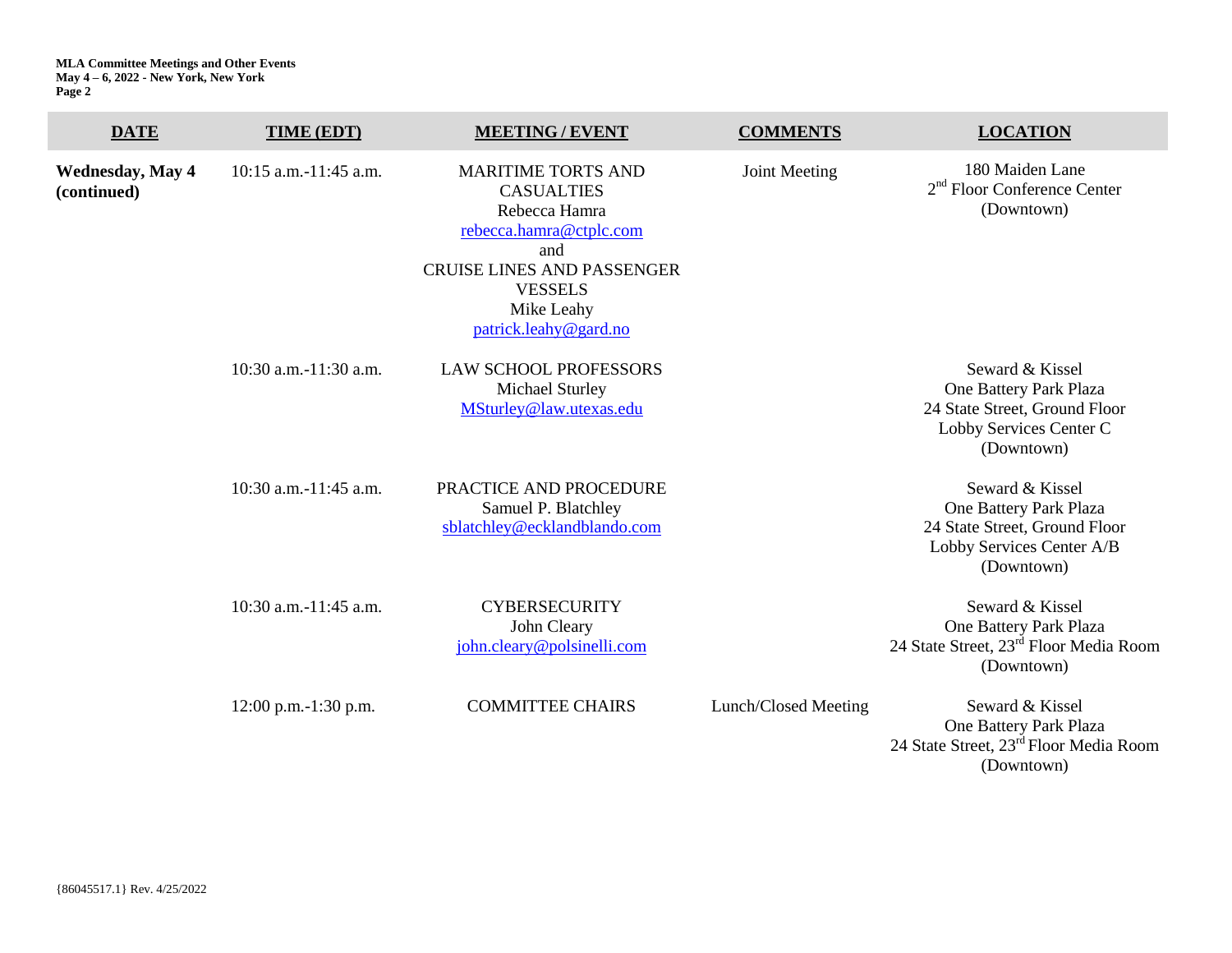| <b>DATE</b>                            | TIME (EDT)            | <b>MEETING / EVENT</b>                                                                                                                                                    | <b>COMMENTS</b>                     | <b>LOCATION</b>                                                                                                       |
|----------------------------------------|-----------------------|---------------------------------------------------------------------------------------------------------------------------------------------------------------------------|-------------------------------------|-----------------------------------------------------------------------------------------------------------------------|
| <b>Wednesday, May 4</b><br>(continued) | 2:00 p.m.-3:30 p.m.   | <b>IN-HOUSE COUNSEL</b><br>Thomas Wynne<br>twynne@interlake-steamship.com                                                                                                 | <b>Closed Meeting</b><br><b>CLE</b> | Marshall Dennehey<br><b>Wall Street Plaza</b><br>88 Pine Street, 21 <sup>st</sup> Floor<br>(Downtown)                 |
|                                        | 2:00 p.m.-3:15 p.m.   | <b>MARINE FINANCING</b><br>Edward H. Arnold<br>harnold@bakerdonelson.com<br>and<br>MARITIME BANKRUPTCY AND<br><b>INSOLVENCY</b><br>Warren Gluck<br>warren.gluck@hklaw.com | Joint Meeting                       | Seward & Kissel<br>One Battery Park Plaza<br>24 State Street, Ground Floor<br>Lobby Services Center C<br>(Downtown)   |
|                                        | 2:00 p.m.-3:30 p.m.   | <b>MARINE INSURANCE</b><br><b>William Fennell</b><br>wfennell@nicolettihornig.com                                                                                         | <b>CLE</b>                          | <b>Wall Street Plaza</b><br>88 Pine Street, "Lower Level"<br>(Downtown)                                               |
|                                        | 2:30 p.m.-3:15 p.m.   | <b>INLAND WATERS AND TOWING</b><br>Marissa Henderson<br>mhenderson@ventkerlaw.com                                                                                         |                                     | Seward & Kissel<br>One Battery Park Plaza<br>24 State Street, Ground Floor<br>Lobby Services Center A/B<br>(Downtown) |
|                                        | $3:00$ p.m.-5:00 p.m. | NOMINATING COMMITTEE<br><b>Frank Nolan</b><br>fnolan1949@gmail.com                                                                                                        | <b>Closed Meeting</b>               | Seward & Kissel<br>One Battery Park Plaza<br>24 State Street, 23rd Floor Media Room<br>(Downtown)                     |
|                                        | 3:30 p.m.-4:45 p.m.   | UNIFORMITY OF U.S. MARITIME<br><b>LAW</b><br>Eric Daniel<br>eric.daniel@thompsonhine.com                                                                                  | <b>CLE</b>                          | Seward & Kissel<br>One Battery Park Plaza<br>24 State Street, Ground Floor<br>Lobby Services Center C                 |

(Downtown)

{86045517.1} Rev. 4/25/2022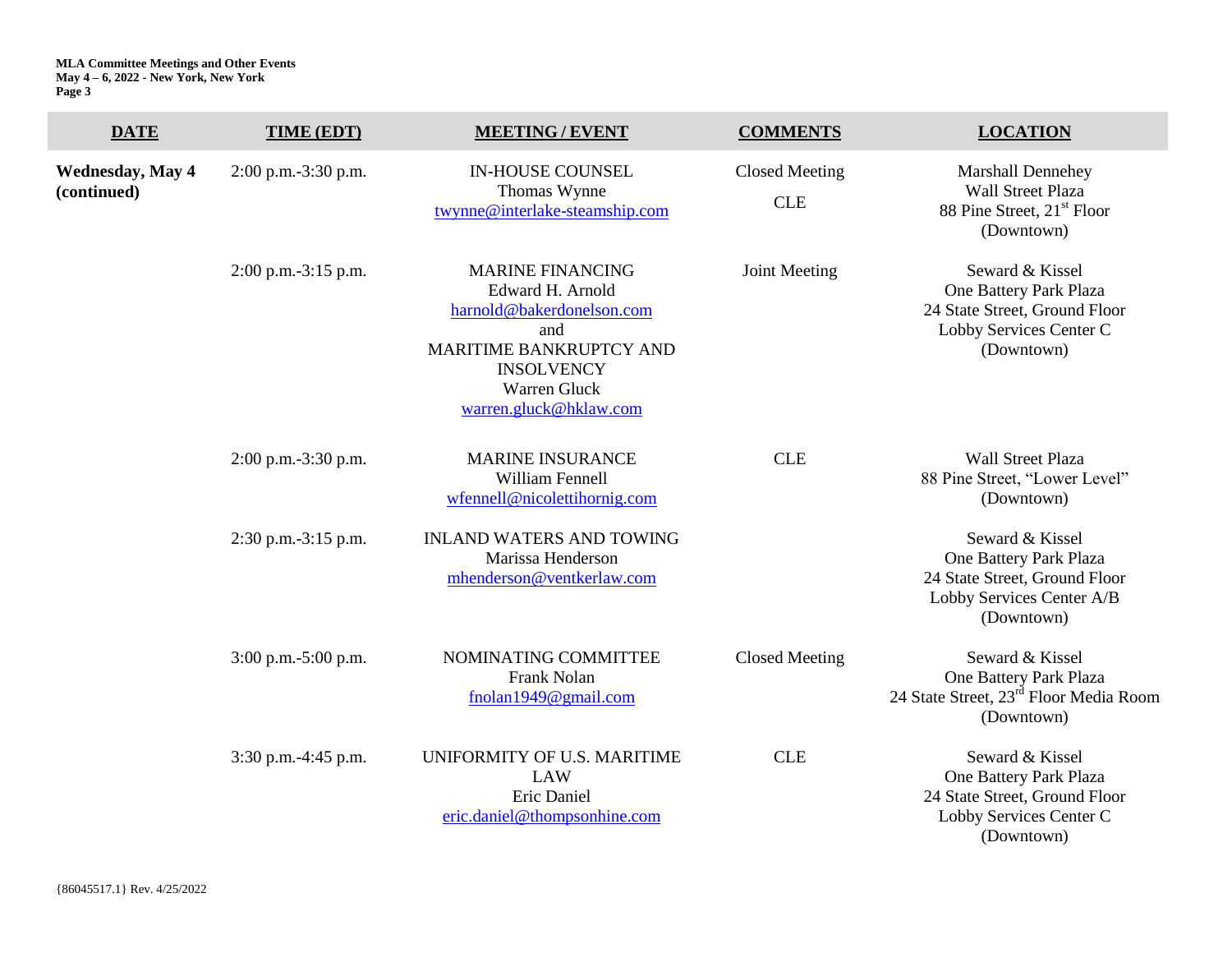| <b>DATE</b>                            | TIME (EDT)            | <b>MEETING / EVENT</b>                                                                                      | <b>COMMENTS</b>                                           | <b>LOCATION</b>                                                                                                       |
|----------------------------------------|-----------------------|-------------------------------------------------------------------------------------------------------------|-----------------------------------------------------------|-----------------------------------------------------------------------------------------------------------------------|
| <b>Wednesday, May 4</b><br>(continued) | 3:30 p.m.-4:45 p.m.   | OFFSHORE INDUSTRIES<br>Salvador Pusateri<br>salvador.pusateri@pjgglaw.com                                   | <b>CLE</b>                                                | Seward & Kissel<br>One Battery Park Plaza<br>24 State Street, Ground Floor<br>Lobby Services Center A/B<br>(Downtown) |
|                                        | 5:00 p.m.-8:00 p.m.   | <b>MLA RECEPTION</b>                                                                                        | <b>Ticketed Event</b>                                     | Cipriani 25 Broadway<br>(Located in the Historic Cunard<br>Building)                                                  |
| Thursday, May 5                        | 8:30 a.m.-11:45 a.m.  | <b>COFFEE AND BOARD OF</b><br><b>DIRECTORS MEETING</b>                                                      | Closed Meeting /<br>Luncheon at the<br>New York Yacht Cub | New York City Bar Association<br>42 West 44 <sup>th</sup> Street<br>(Midtown)                                         |
|                                        | 9:00 a.m.-9:40 a.m.   | <b>AUTONOMOUS VESSELS</b><br>Sean Pribyl<br>Sean.Pribyl@hklaw.com                                           |                                                           | Holland & Knight<br>31 West $52nd Street$ , $12th Floor$ (12-A)<br>(Midtown)                                          |
|                                        | 9:45 a.m.-10:45 a.m.  | <b>FISHERIES</b><br>William Welte<br>wwelte@weltelaw.com                                                    |                                                           | Holland & Knight<br>31 West $52nd$ Street, $12th$ Floor (12-H)<br>(Midtown)                                           |
|                                        | 10:30 a.m.-12:00 p.m. | STEVEDORES, MARINE<br>TERMINALS, AND VESSEL<br><b>SERVICES</b><br>Deborah Waters<br>dwaters@waterslawva.com |                                                           | Clyde & Co.<br>The Chrysler Building, 16 <sup>th</sup> Floor<br>405 Lexington Avenue, Class Room 1<br>(Midtown)       |
|                                        | 11:00 a.m.-12:30 p.m. | <b>ARBITRATION AND ADR</b><br>Chris Nolan<br>chris.nolan@hklaw.com                                          |                                                           | Holland & Knight<br>31 West $52nd$ Street, $12th$ Floor (12-A)<br>(Midtown)                                           |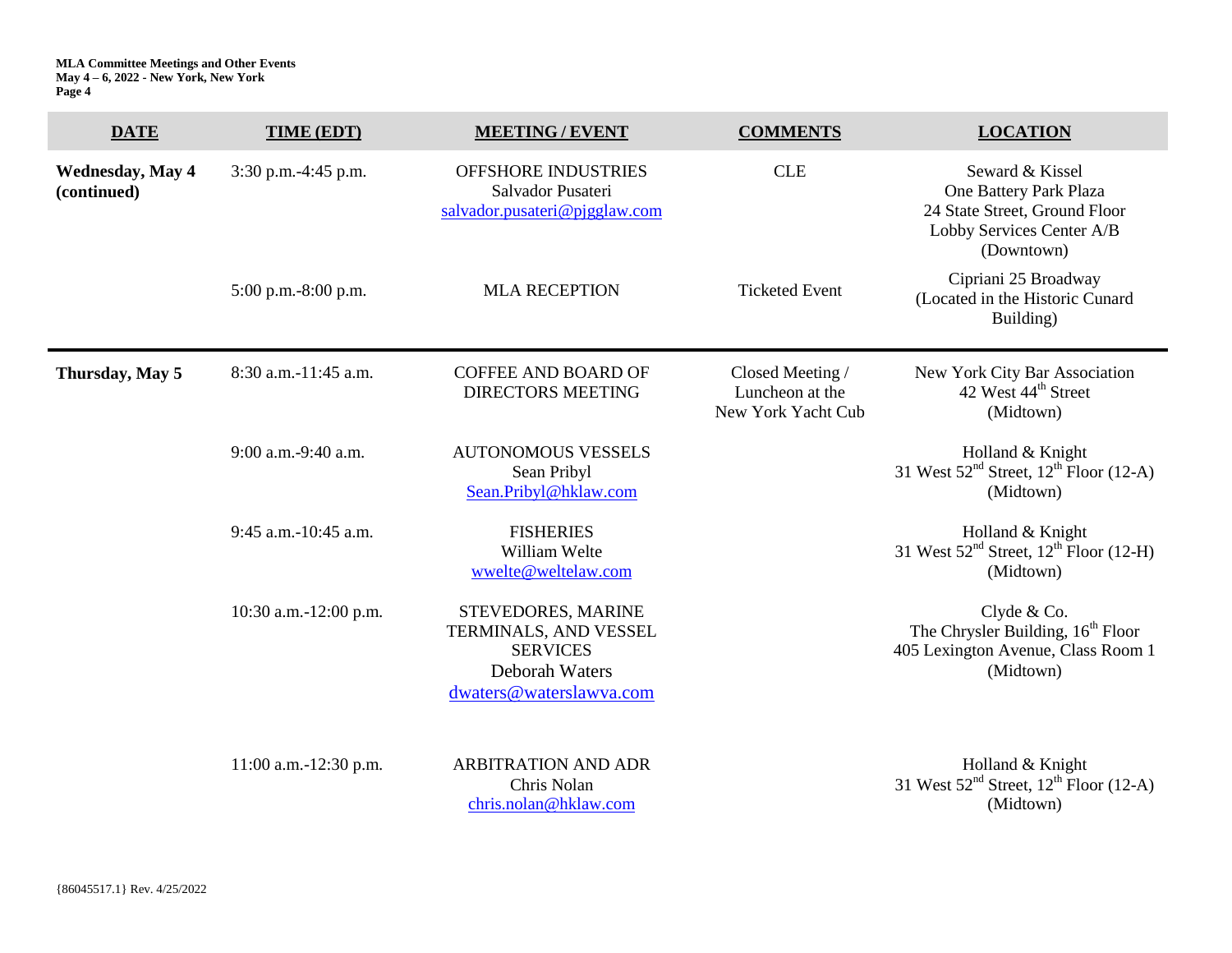| <b>DATE</b>                    | TIME (EDT)            | <b>MEETING / EVENT</b>                                                                                                                                                                                                                                                                                                                             | <b>COMMENTS</b> | <b>LOCATION</b>                                                                                                    |
|--------------------------------|-----------------------|----------------------------------------------------------------------------------------------------------------------------------------------------------------------------------------------------------------------------------------------------------------------------------------------------------------------------------------------------|-----------------|--------------------------------------------------------------------------------------------------------------------|
| Thursday, May 5<br>(continued) | 1:30 p.m.-3:30 p.m.   | <b>OUR OCEANS</b><br><b>Christopher Carey</b><br>ccarey@pugh-law.com<br>and<br>YOUNG LAWYERS<br>Peter Black<br>pblack@millsblack.com                                                                                                                                                                                                               | Joint Meeting   | Clyde & Co.<br>The Chrysler Building, 16 <sup>th</sup> Floor<br>405 Lexington Avenue, Class Room 1<br>(Midtown)    |
|                                | $2:00$ p.m.-3:30 p.m. | RECREATIONAL BOATING<br><b>Todd Lochner</b><br>tlochner@lochnerlawfirm.com                                                                                                                                                                                                                                                                         | <b>CLE</b>      | New York Yacht Club<br>37 West 44 <sup>th</sup> Street<br>(Midtown)                                                |
|                                | $2:30$ p.m.-3:30 p.m. | <b>SALVAGE</b><br><b>Twain Braden</b><br>tbraden@thompsonbowie.com                                                                                                                                                                                                                                                                                 |                 | Holland & Knight<br>31 West $52nd$ Street, $12th$ Floor (12-H)<br>(Midtown)                                        |
|                                | 2:30 p.m.-4:00 p.m.   | <b>MARINE POLLUTION AND</b><br><b>MARITIME CRIMES</b><br>Liam O'Connell<br>loconnell@fsofirm.com<br>and<br><b>GOVERNMENT COUNSEL</b><br>Jessica McClellan<br>jessica.l.mcclellan@usdoj.gov<br>and<br><b>REGULATION OF VESSEL</b><br>OPERATIONS, SAFETY, SECURITY,<br><b>AND NAVIGATION</b><br><b>Steven Stancliff</b><br>sstancliff@ventkerlaw.com | Joint Meeting   | <b>COURAGEOUS</b><br>Seastreak Ferry at Pier 81<br>Foot of West 41 <sup>st</sup> Street, Hudson River<br>(Midtown) |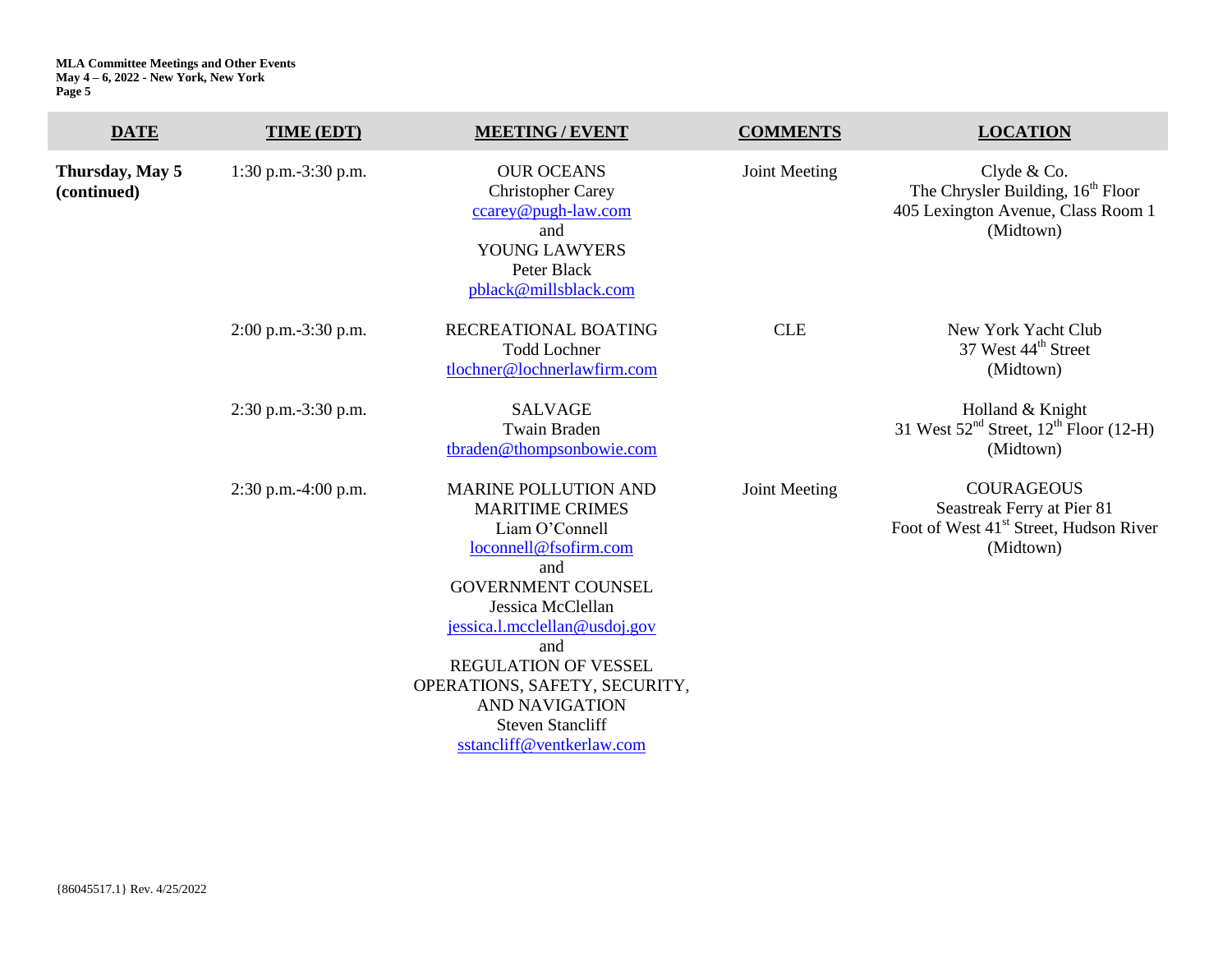| <b>DATE</b>                    | TIME (EDT)              | <b>MEETING / EVENT</b>                                                                                                                                                                    | <b>COMMENTS</b>                   | <b>LOCATION</b>                                                                                                                       |
|--------------------------------|-------------------------|-------------------------------------------------------------------------------------------------------------------------------------------------------------------------------------------|-----------------------------------|---------------------------------------------------------------------------------------------------------------------------------------|
| Thursday, May 5<br>(continued) | 4:30 p.m.-6:00 p.m.     | <b>CARRIAGE OF GOODS</b><br>Mark Newcomb<br>newcomb.mark@us.zim.com<br>and<br>STEVEDORES, MARINE<br>TERMINALS, AND VESSEL<br><b>SERVICES</b><br>Deborah Waters<br>dwaters@waterslawva.com | Keynote Supply Chain<br>Symposium | <b>COURAGEOUS</b><br>Seastreak Ferry at Pier 81<br>Foot of West 41 <sup>st</sup> Street, Hudson River<br>(Midtown)                    |
|                                | 6:00 p.m.-8:30 p.m.     | <b>SEASTREAK FERRY CRUISE</b><br><b>RECEPTION</b>                                                                                                                                         | <b>Ticketed Event</b>             | Board:<br><b>COURAGEOUS</b><br>Seastreak Ferry at Pier 81<br>Foot of W. 41 <sup>st</sup> Street, Hudson River<br>(Midtown)            |
|                                |                         |                                                                                                                                                                                           |                                   | <b>Note:</b> After departure,<br><b>COURAGEOUS</b> will not return to<br><b>Hudson River Pier 81.</b>                                 |
|                                |                         |                                                                                                                                                                                           |                                   | Disembark:<br>Slip 5, Battery Maritime Building<br>(Downtown)<br>and<br>Foot of East 35 <sup>th</sup> Street, East River<br>(Midtown) |
| Friday, May 6                  | 9:00 a.m.               | <b>COFFEE</b>                                                                                                                                                                             |                                   |                                                                                                                                       |
|                                | 9:30 a.m. $-12:00$ p.m. | MLA GENERAL MEETING                                                                                                                                                                       |                                   | New York City Bar Association                                                                                                         |

New York City Bar Association<br>42 West  $44^{\text{th}}$  Street (Midtown)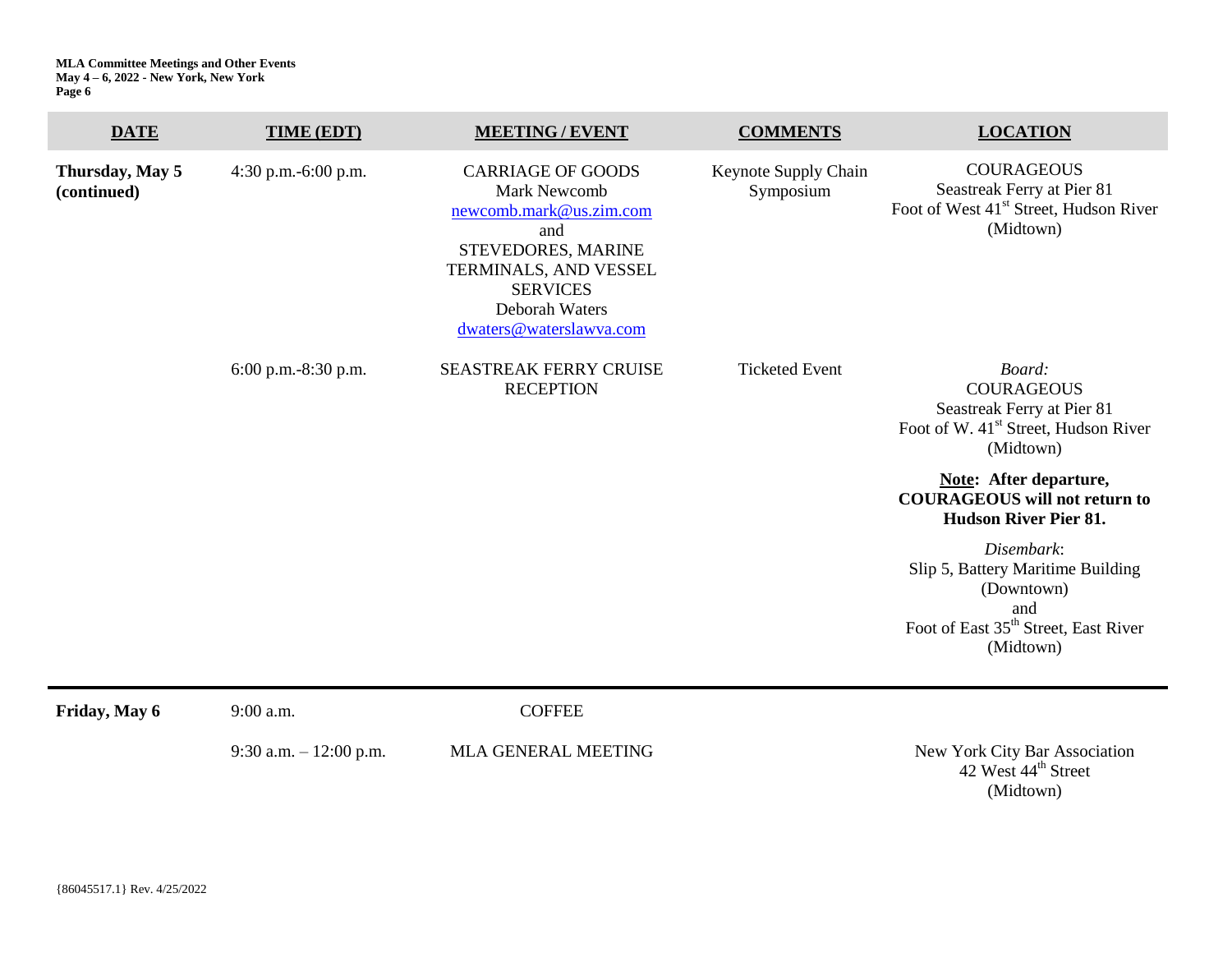| <b>DATE</b>                  | TIME (EDT)               | <b>MEETING/EVENT</b>                                                                                                                         | <b>COMMENTS</b>                                  | <b>LOCATION</b>                                                               |
|------------------------------|--------------------------|----------------------------------------------------------------------------------------------------------------------------------------------|--------------------------------------------------|-------------------------------------------------------------------------------|
| Friday, May 6<br>(continued) | $12:30$ p.m.             | YOUNG LAWYERS LUNCH<br>Peter F. Black<br>pblack@millsblack.com                                                                               |                                                  | Burger & Lobster Bryant Park<br>132 West $43^{\text{rd}}$ Street<br>(Midtown) |
|                              |                          | Please contact Peter Black<br>(pblack@millsblack.com) or Kristi<br>Thompson (usa.kthompson@usa.cma-<br>cgm.com) for reservation information. |                                                  |                                                                               |
|                              | $3:30$ p.m. $-4:30$ p.m. | <b>MLA CLE PROGRAM</b>                                                                                                                       | Diversity, Inclusion,<br>and Elimination of Bias | New York City Bar Association<br>42 West 44 <sup>th</sup> Street              |

(Midtown)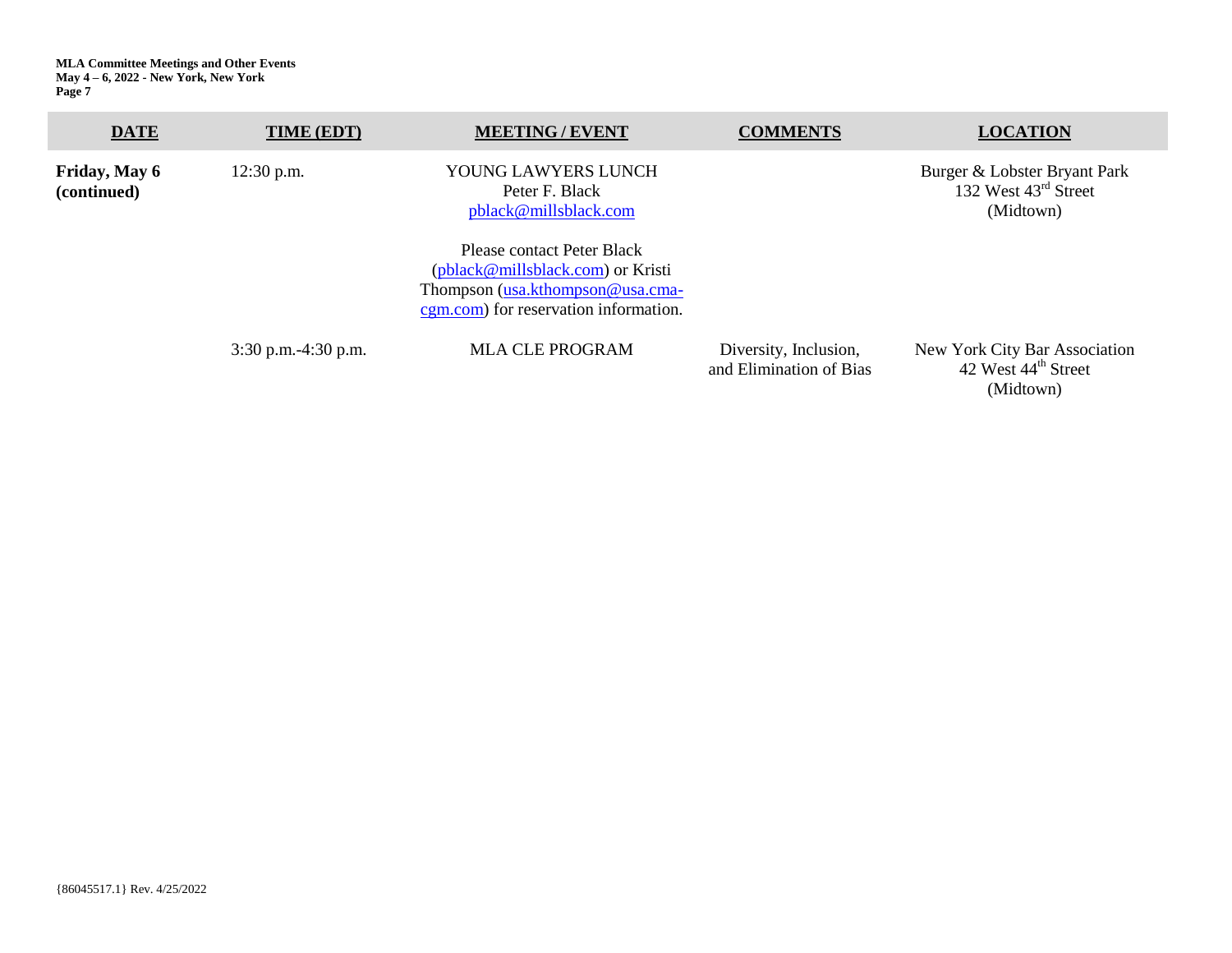## **LIST OF MEETING ROOMS**

| <b>Wednesday, May 4 (Downtown)</b>                                                                                                                                 | Thursday May 5 (Midtown)                                                                                                                                                    | Friday, May 6 (Midtown)                                                                                                                                                |
|--------------------------------------------------------------------------------------------------------------------------------------------------------------------|-----------------------------------------------------------------------------------------------------------------------------------------------------------------------------|------------------------------------------------------------------------------------------------------------------------------------------------------------------------|
| <b>Seward &amp; Kissel</b><br>One Battery Park Plaza<br>24 State Street<br>Media Room 23<br>Lobby Service Center C<br>Contact: Bruce Paulsen, paulsen@sewkis.com;  | Holland & Knight LLP<br>31 West 52nd Street<br>$12^{th}$ Floor<br><b>Contact: Vince Foley, Chris Nolan</b><br>chris.nolan@hklaw.com;<br>vincent.foley@hklaw.com             | <b>New York City Bar Association</b><br>42 West 44 <sup>th</sup> Street<br><b>Contact: Linda Kemble</b><br><b>Manager of Conference Services</b><br>lkemble@nycbar.org |
| Mary Nielsen, nielsen@sewkis.com                                                                                                                                   |                                                                                                                                                                             |                                                                                                                                                                        |
| <b>Marshall Dennehey</b><br><b>Wall Street Plaza</b><br>88 Pine Street                                                                                             | Clyde & Co.<br>The Chrysler Building<br>405 Lexington Avenue<br>16th Floor                                                                                                  |                                                                                                                                                                        |
| Contact: Eric Daniel, eric.daniel@thompsonhine.com;<br>Eva Colon-Office Manager, emcolon@mdwcg.com or<br>$(212)$ 376-6444                                          | Contact: John Woods, john.woods@clydeco.us;<br>Monica Cabrera, monica.cabrera@clydeco.us;<br>and George Cornell, George.cornell@clydeco.us                                  |                                                                                                                                                                        |
| <b>Wall Street Plaza</b><br>88 Pine Street, Lower Level                                                                                                            | <b>New York Yacht Club</b><br>37 West 44 <sup>th</sup> Street                                                                                                               |                                                                                                                                                                        |
| Contact: Will Fennell, wfennell@nicolettihornig.com;<br>Kevin Brown, KBrown@nicolettiHornig.com<br>or (212) 220-3849                                               | <b>Contact: Todd Lochner,</b><br>tlochner@lochnerlawfirm.com                                                                                                                |                                                                                                                                                                        |
| 180 Maiden Lane<br>2 <sup>nd</sup> Floor Conference Center<br><b>Contact: Becky Hamra, Mike Leahy,</b><br>Rebecca.Hamra@standardclub.com;<br>patrick.leahy@gard.no | <b>Seastreak Ferry</b><br>Board:<br>Pier 81, Foot of W. 41 <sup>st</sup> Street, Hudson River<br>(Midtown)<br>Disembark:<br>Slip 5, Battery Maritime Building<br>(Downtown) |                                                                                                                                                                        |